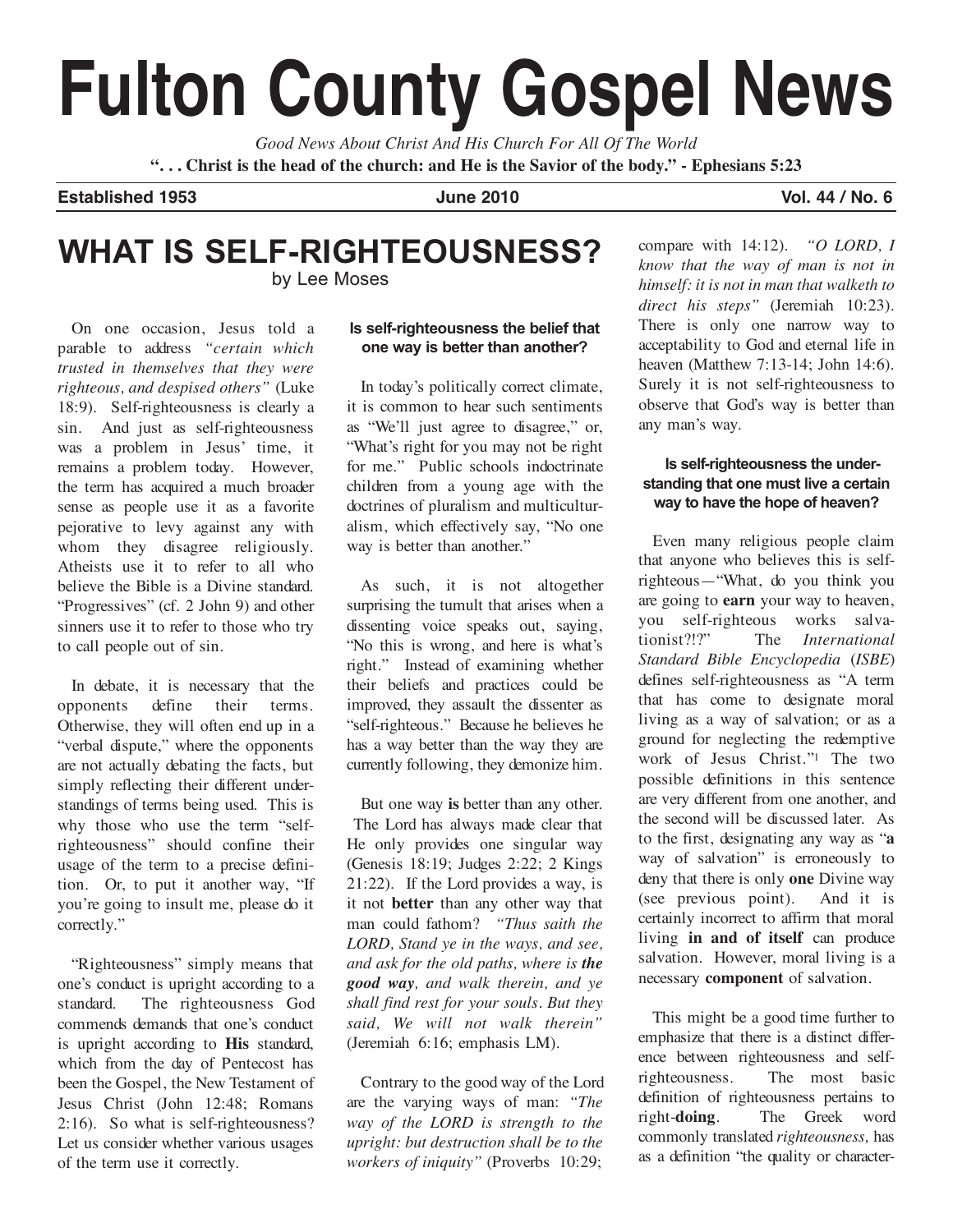#### **FULTON COUNTY GOSPEL NEWS** USPS Publication #211780

. . . is a Periodical publication issued monthly by the Church of Christ at Third and Bethel (P.O. Box 251), Mammoth Spring, AR 72554-0251. **POSTMASTER: Please mail all changes of address to the above address.**

**FCGN** is mailed free of charge to any who care to receive it. We will be happy to add any names to the regular mailing list. If you send in a name we must have a complete address, including number and street name, or R.R. or HCR number, plus box number, or a P.O. Box number and the **NINE DIGIT ZIP CODE**. This paper is supported by voluntary contributions for which we are grateful. Financial information will be furnished upon request. **Mail all address corrections or manuscripts to:**

#### **FULTON COUNTY GOSPEL NEWS** P.O. Box 251

Mammoth Spring, AR 72554

| Lee Moses $\dots\dots\dots\dots\dots\dots$ . EDITOR  |  |
|------------------------------------------------------|--|
|                                                      |  |
| E-Mail cocfcgn@centurytel.net                        |  |
| Website www.fultoncountygospelnews.org               |  |
|                                                      |  |
| E-Mail $\dots \dots \dots \dots$ sales@halopages.net |  |

#### *(continued from page one)*

istic of upright behavior."2 When Paul (and the psalmist) noted, *"There is none righteous, no, not one,"* it was because of the wickedness that people **did** (Romans 3:10ff; Psalm 14). Moses exhorted the Israelites to **do** what God instructed, that they might be righteous: *"And it shall be our righteousness, if we observe to do all these commandments before the LORD our God, as he hath commanded us"* (Deuteronomy 6:25; emphasis LM). That was not only true under the Old Testament; it remains true under the New: *"Little children, let no man deceive you: he that doeth righteousness is righteous, even as he is righteous"* (1 John 3:7; emph. LM). Friend, that is not **self**-righteousness, that is simply righteousness. And while **self**-righteousness may be condemned, God commands and commends **righteousness** in the strongest terms.

No, the understanding that one must live a certain way to have the hope of heaven is not self-righteousness.

#### **Is self-righteousness a concern about the prominence of sin?**

Non-Christians are generally not all that opposed to Christianity when professed Christians remain in their church buildings, singing happy songs and praying happy prayers. However, when non-Christians perceive that Christians are speaking out against sin, they become hotly indignant (compare with 1 Kings 22:8; Amos 5:10). They may even misuse a verse or two of Scripture to scold the self-righteousness they perceive in Christians: "Let him that is without sin cast the first stone!" "Judge not, you self-righteous prude!" Of course, they ignore the reality of their own judging and stone-casting; but just the same, they assault those concerned with sin as self-righteous.

Our world is growing increasingly immoral (compare with 2 Timothy 3:13). Numerous television programs glorify sexual intercourse outside of marriage. Shows such as *Cougar Town* and *Two and a Half Men* take it to a whole new level of repulsiveness. Girls are being sexualized at a young age. A video has recently been widely circulated across the internet of **seven-year-old** girls performing a dance routine clad in very skimpy outfits, such as one might expect in the Victoria's Secret fashion show, and simulating sex moves onstage in their routine. There is a "dating service" advertising on television whose sole function is to hook up married persons (from different marriages) for an adulterous affair. Should not Christians be deeply concerned about such immorality and tolerance for immorality in their midst? As the psalmist lamented,

*Horror hath taken hold upon me because of the wicked that forsake thy law….Rivers of waters run down mine eyes, because they keep not thy*

*law….I beheld the transgressors, and was grieved; because they kept not thy word* (Psalm 119:53, 136, 158).

We likewise ought to be gripped with horror, having rivers of waters pouring from our eyes at the wickedness around us. Is that self-righteous, or righteous? The Holy Spirit inspired the following description of Lot in Sodom: *"[God] delivered just Lot, vexed with the filthy conversation of the wicked: (For that righteous man dwelling among them, in seeing and hearing, vexed his righteous soul from day to day with their unlawful deeds;)"* (2 Peter 2:7-8; emph. LM). God says it is righteous, not self-righteous, to be vexed with the filthy conduct of the wicked.

Christians are not only to be inwardly concerned with wickedness, they are to speak out against it. As Christians are commanded to *"walk as children of light"* (Ephesians 5:8), the Scripture expounds, *"But all things that are reproved are made manifest by the light: for whatsoever doth make manifest is light"* (verse 13). To be light, one must reprove sin, making it manifest. Christians are to *"have no fellowship with the unfruitful works of darkness, but rather reprove them"* (verse 11). Although one may have committed sins in the past, this does not preclude him from calling others to repentance once he has repented himself (Matthew 7:5; Acts 3:19). Others will not like it when Christians shine as lights, making manifest the wicked deeds of the wicked world (John 3:20; 7:7). However, the world's contempt for Christian care and concern makes it neither unrighteous nor self-righteous.

#### **Is self-righteousness a rejection of God's provisions for righteousness?**

Scripture clearly defines self-righteousness when it speaks of Jesus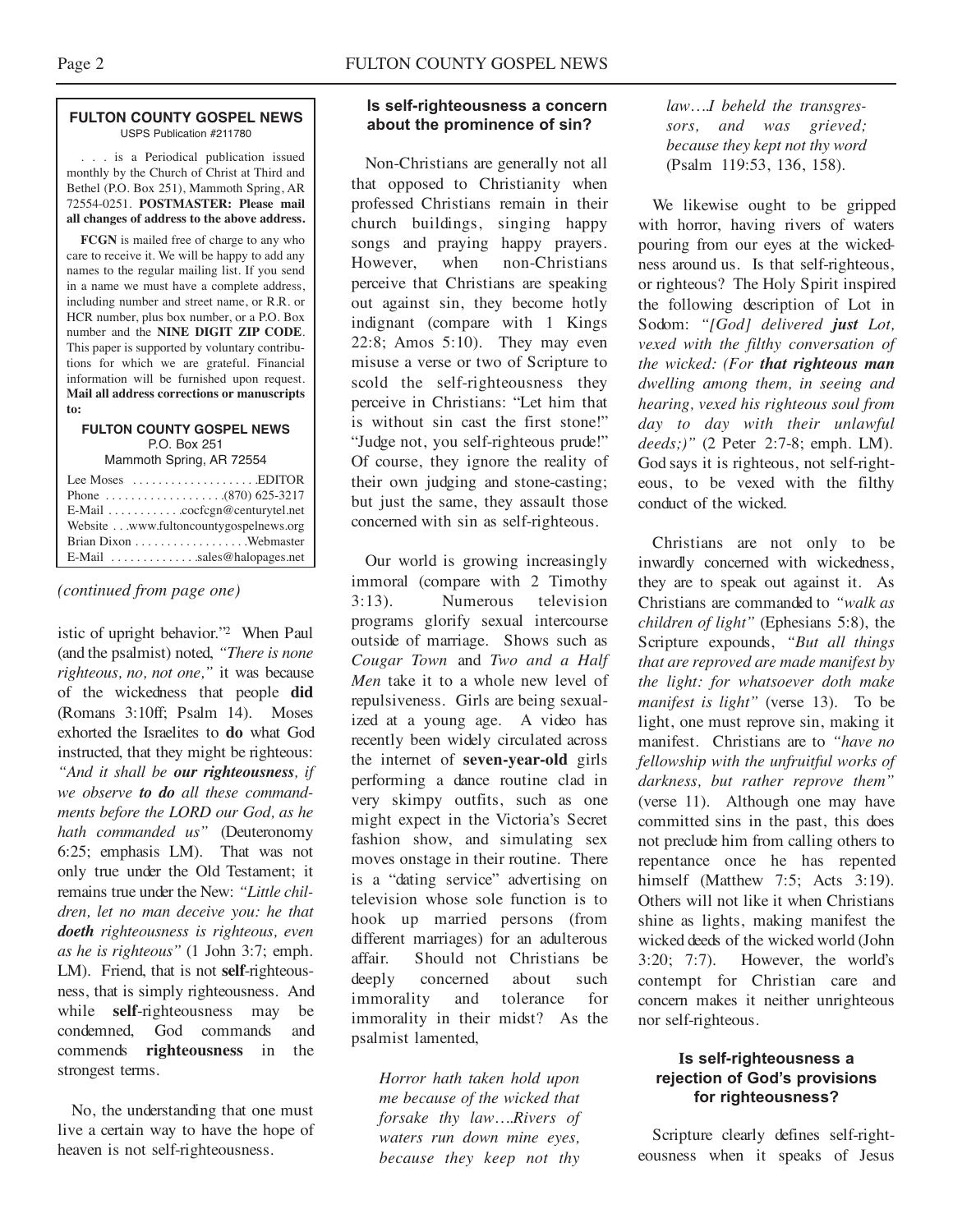rebuking those individuals who *"trusted in themselves that they were righteous"* (Luke 18:9). Paul would later say of his Israelite counterparts,

> *Brethren, my heart's desire and prayer to God for Israel is, that they might be saved. For I bear them record that they have a zeal of God, but not according to knowledge. For they being ignorant of God's righteousness, and going about to establish their own righteousness, have not submitted themselves unto the righteousness of God* (Romans 10:1-3).

God has provided the **pattern** of righteousness, the Gospel (1:16-17; 6:17). God has provided the **propitiation** of righteousness, the willing death of Jesus Christ His Son (3:25- 26; 5:9; 1 John 2:2). God has provided the **pronouncement** of righteousness, His own Divine decree that a formerly sinful man or woman is "justified" (Rom. 8:33; 1 John 1:9).

Whenever one refuses to submit to God's provisions for righteousness, he "trusts in himself that he is righteous." Again revisiting the *ISBE's* definition of *self-righteousness*: "A term that has come to designate moral living as a way of salvation; **or as a ground for neglecting the redemptive work of Jesus Christ**." Anything which a person considers sufficient of himself, to the neglect of God's pattern, propitiation, or pronouncement of righteousness, is self-righteousness. To delude oneself that he has no need of God is selfrighteous. To ignore and refuse to address one's sins is self-righteousness. To seek forgiveness by a pattern other than the Gospel (which demands hearing, faith, repentance, confession of Christ's Deity, immersion in water, and subsequent holy living) is self-righteousness.

Sadly, this true self-righteousness abounds, yet those guilty of it persist in accusing others of it while refusing to see it in themselves. *"There is a generation that are pure in their own eyes, and yet is not washed from their filthiness"* (Proverbs 30:12). Such people who so readily hurl the wrongful accusation against others need not only to correct their inaccurate use of the word—they especially need to purge themselves of their self-righteousness by submitting themselves to the righteousness of God.

1William Owen Carver, "Self-Righteousness," in *The International Standard Bible Encyclopedia*, ed. James Orr, et al. (Grand Rapids, MI: Wm. B. Eerdmans Publishing Co., 1956), 4:2715.

<sup>2</sup>*dikaiosunē*, in in Bauer, Danker, Arndt, and Gingrich, *A Greek-English Lexicon of the New Testament and Other Early Christian Literature*, 3rd ed. (Chicago: Univ. of Chicago Press, 2000), p. 248.

## **PERSISTENCE**

by Bob Howton

The heights by great men reached and kept, were not attained by sudden flight,

but they while their companions slept, were toiling upward in the night.

> Longfellow: The ladder of St. Augustine

Most of us have heard the old country adage which states, "A big shot is nothing more then a little shot who kept on shooting." The worthiness and commonality of such a statement is forever posted in a Proverb from the Bible. "*For a just man falleth seven times and riseth up again"* (Proverbs 24:16) The lessons in this concise statement are manifold. First of all, it's not exclusively the self-willed man who falls. The just, or righteous, falls also. The overriding difference in the two men is their outlook on life. The earthy man will give up quicker than one who has his hope settled in the Master of oceans and skies. So, the righteous man falls, but he gets up and tries

again. His will to accomplish whatever goals he has set for himself is sufficient to spur him on, even in the face of a disappointing fall. He gets up and tries again, and again, and again. There are multiple things to be gleaned from this short Proverb. (1) The consideration here is of a "just" man. (2) Although he is righteous (just), he is subject to falling, just like other men. (3) The man falls, and falls, and falls again for seven times. (Being righteous does not guarantee success every time!) (4) Although down for seven times, the inspired writer says he "riseth up again." He is persistent!

Some people suffer more than others as they have their sojourning though life and its trials. The real truth, which is plainly visible for all to see, is that man has a choice as to how he will face his trials and disillusions. One of the best examples of this is to be found in the comprehensive assessment of man's fortune made by the prophet Job. He said, " *Man that is born of woman is of few days, and full of trouble. He cometh forth as a flower, and is cut down: He fleeth*